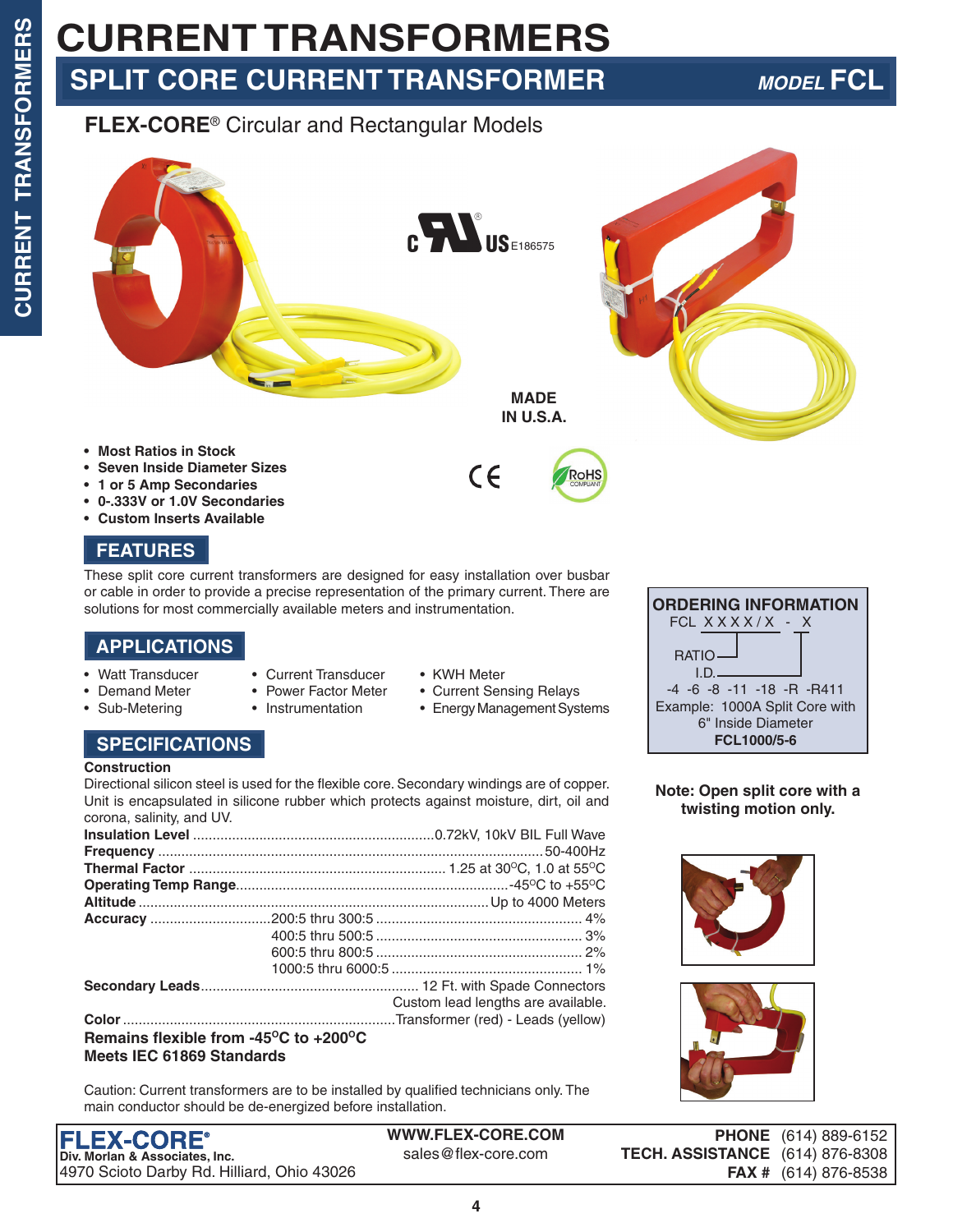## **CURRENT TRANSFORMERS** SPLIT CORE CURRENT TRANSFORMERS

## **MODEL FCL**

### **SPECIFICATIONS: 5 AMP SECONDARY MODELS**

|                |                         |                           |                           | <b>INSIDE DIAMETER</b>   |                           |                           |                           |                 |                 |
|----------------|-------------------------|---------------------------|---------------------------|--------------------------|---------------------------|---------------------------|---------------------------|-----------------|-----------------|
| <b>CURRENT</b> |                         |                           | <b>ROUND</b>              |                          |                           |                           | <b>RECTANGLE</b>          | <b>BURDEN</b>   | <b>ACCURACY</b> |
| <b>RATIO</b>   | 4"                      | 6"                        | 8"                        | 11"                      | 18"                       | -R                        | $-R411$                   | <b>CAPACITY</b> |                 |
| 200/5          | X                       | $\blacksquare$            | ٠                         | ٠                        | ٠                         | $\blacksquare$            | -                         | 2VA             | 4%              |
| 250/5          | X                       | ٠                         | ٠                         | ٠                        | $\overline{\phantom{a}}$  | ۰                         | ۰                         | 2VA             | 4%              |
| 300/5          | $\overline{\mathsf{x}}$ | $\overline{\mathsf{x}}$   | ٠                         | ٠                        | $\overline{\phantom{a}}$  | $\blacksquare$            | ۰                         | 2VA             | 4%              |
| 400/5          | X                       | X                         | ۰                         | ٠                        | $\overline{\phantom{a}}$  | $\overline{\mathsf{x}}$   | ۰                         | 2VA             | 3%              |
| 500/5          | X                       | X                         | $\overline{\phantom{a}}$  | ٠                        | $\overline{\phantom{a}}$  | X                         | ٠                         | 3VA             | 3%              |
| 600/5          | $\overline{\mathsf{x}}$ | $\overline{\mathsf{x}}$   | ۰                         | ٠                        | $\overline{\phantom{a}}$  | X                         | $\sim$                    | 5VA             | 2%              |
| 800/5          | X                       | X                         | $\overline{\phantom{a}}$  | ۰                        | ۰                         | X                         | ٠                         | 5VA             | 2%              |
| 1000/5         | X                       | $\boldsymbol{\mathsf{x}}$ | X                         | $\overline{\phantom{0}}$ | $\blacksquare$            | $\boldsymbol{\mathsf{X}}$ | ٠                         | 5VA             | 1%              |
| 1200/5         | X                       | $\boldsymbol{\mathsf{x}}$ | X                         | $\blacksquare$           | ٠                         | $\boldsymbol{\mathsf{x}}$ | ٠                         | 5VA             | 1%              |
| 1500/5         | X                       | $\boldsymbol{\mathsf{X}}$ | X                         | X                        | ٠                         | $\overline{\mathsf{x}}$   | X                         | 15VA            | 1%              |
| 1600/5         | X                       | $\boldsymbol{\mathsf{x}}$ | X                         | X                        | ۰                         | X                         | X                         | 15VA            | 1%              |
| 2000/5         | X                       | $\boldsymbol{\mathsf{x}}$ | X                         | $\overline{\mathsf{x}}$  | $\boldsymbol{\mathsf{X}}$ | X                         | $\boldsymbol{\mathsf{x}}$ | <b>25VA</b>     | 1%              |
| 2400/5         | $\sim$                  | $\boldsymbol{\mathsf{x}}$ | X                         | X                        | $\overline{\mathsf{x}}$   | X                         | $\overline{\mathsf{x}}$   | 30VA            | 1%              |
| 2500/5         | ٠                       | X                         | X                         | X                        | X                         | X                         | X                         | 35VA            | 1%              |
| 3000/5         | ٠                       | $\boldsymbol{\mathsf{x}}$ | X                         | $\overline{x}$           | $\overline{x}$            | X                         | X                         | 45VA            | 1%              |
| 3500/5         | ٠                       | X                         | X                         | X                        | $\boldsymbol{\mathsf{x}}$ | X                         | X                         | 45VA            | 1%              |
| 4000/5         | ٠                       | $\boldsymbol{\mathsf{x}}$ | $\boldsymbol{\mathsf{X}}$ | X                        | $\boldsymbol{\mathsf{X}}$ | X                         | X                         | 45VA            | 1%              |
| 5000/5         | ٠                       | $\blacksquare$            | X                         | X                        | $\boldsymbol{\mathsf{X}}$ | ٠                         | X                         | 45VA            | 1%              |
| 6000/5         | $\blacksquare$          | $\overline{a}$            | ٠                         | $\overline{\mathsf{x}}$  | $\boldsymbol{\mathsf{X}}$ | $\blacksquare$            | X                         | 45VA            | 1%              |

| <b>AVERAGE</b> | $\mathbf{A}^{\mathbf{H}}$ | , 11           | 0"        | 448       | 18"  | : 3/4"x6 5/8"<br>(R) 2 | $(R411)$ 4"x11" |
|----------------|---------------------------|----------------|-----------|-----------|------|------------------------|-----------------|
| <b>WEIGHT</b>  | 4.00<br>Lbs.              | 6.00'<br>`Lbs. | '.00 Lbs. | 9.00 Lbs. | Lbs. | 6.00 Lbs.              | 8.00<br>`Lbs.   |

### SPECIFICATIONS: 1 AMP SECONDARY MODELS

|                |                           |                          |                          | <b>INSIDE DIAMETER</b> |                           |                          |                          |               |                 |
|----------------|---------------------------|--------------------------|--------------------------|------------------------|---------------------------|--------------------------|--------------------------|---------------|-----------------|
| <b>CURRENT</b> |                           |                          | <b>ROUND</b>             |                        |                           |                          | <b>RECTANGLE</b>         | <b>BURDEN</b> | <b>ACCURACY</b> |
| <b>RATIO</b>   | 4"                        | 6"                       | 8"                       | 11"                    | 18"                       | -R                       | $-R411$                  | $(\Omega)$    |                 |
| 200/1          | X                         | ٠                        | ۰.                       | $\blacksquare$         | ۰                         | $\blacksquare$           | $\blacksquare$           | 0.5           | 1%              |
| 250/1          | X                         | ۰                        | ٠                        | ۰                      | ٠                         | ٠                        | $\blacksquare$           | 0.5           | 1%              |
| 300/1          | $\overline{\mathsf{x}}$   | ۰                        | ٠                        | ٠                      | ۰                         | ۰                        | $\blacksquare$           | 0.5           | 1%              |
| 400/1          | X                         | ۰                        | ٠                        | ٠                      | ۰                         | ۰                        | $\blacksquare$           | 0.9           | 1%              |
| 500/1          | X                         | X                        | ٠                        | ٠                      | ۰                         | X                        | $\overline{\phantom{a}}$ | 2.0           | 1%              |
| 600/1          | X                         | X                        | ٠                        | ٠                      | ۰                         | X                        | $\blacksquare$           | 3.0           | 1%              |
| 800/1          | X                         | X                        | ٠                        | ٠                      | ۰                         | Χ                        | ۰.                       | 5.0           | 1%              |
| 1000/1         | $\boldsymbol{\mathsf{x}}$ | X                        | X                        | ٠                      | $\overline{\phantom{0}}$  | X                        | X                        | 10.0          | 1%              |
| 1200/1         | $\blacksquare$            | x                        | X                        | ٠                      | $\blacksquare$            | X                        | X                        | 15.0          | 1%              |
| 1500/1         | ۰                         | X                        | X                        | X                      | $\overline{\phantom{0}}$  | X                        | X                        | 15.0          | 1%              |
| 1600/1         | $\blacksquare$            | X                        | X                        | X                      | $\blacksquare$            | X                        | X                        | 15.0          | 1%              |
| 2000/1         | $\blacksquare$            | X                        | X                        | X                      | X                         | ä,                       | X                        | 18.0          | 1%              |
| 2400/1         | $\blacksquare$            | $\overline{\phantom{0}}$ | X                        | X                      | $\boldsymbol{\mathsf{X}}$ | -                        | X                        | 20.0          | 1%              |
| 2500/1         | $\blacksquare$            | $\blacksquare$           | X                        | X                      | $\boldsymbol{\mathsf{X}}$ | $\blacksquare$           | X                        | 20.0          | 1%              |
| 3000/1         | ۰                         | $\blacksquare$           | $\overline{\phantom{a}}$ | X                      | X                         | $\overline{\phantom{0}}$ | $\blacksquare$           | 20.0          | 1%              |

| <b>AVERAGE</b> | $\Lambda$ "  | , ,,      | יים       | 448.      | 18"            | : 3/4"x6 5/8" | (R411) 4"x11" |
|----------------|--------------|-----------|-----------|-----------|----------------|---------------|---------------|
| <b>WEIGHT</b>  | 5.00<br>Lbs. | '.00 Lbs. | 8.00 Lbs. | 9.50 Lbs. | <b>18 Lbs.</b> | '.00<br>Lbs.  | 8.50 Lbs.     |

**FLEX-CORE<sup>®</sup>**<br>Div. Morlan & Associates, Inc. 4970 Scioto Darby Rd. Hilliard, Ohio 43026 WWW.FLEX-CORE.COM sales@flex-core.com

PHONE (614) 889-6152 **TECH. ASSISTANCE** (614) 876-8308 FAX # (614) 876-8538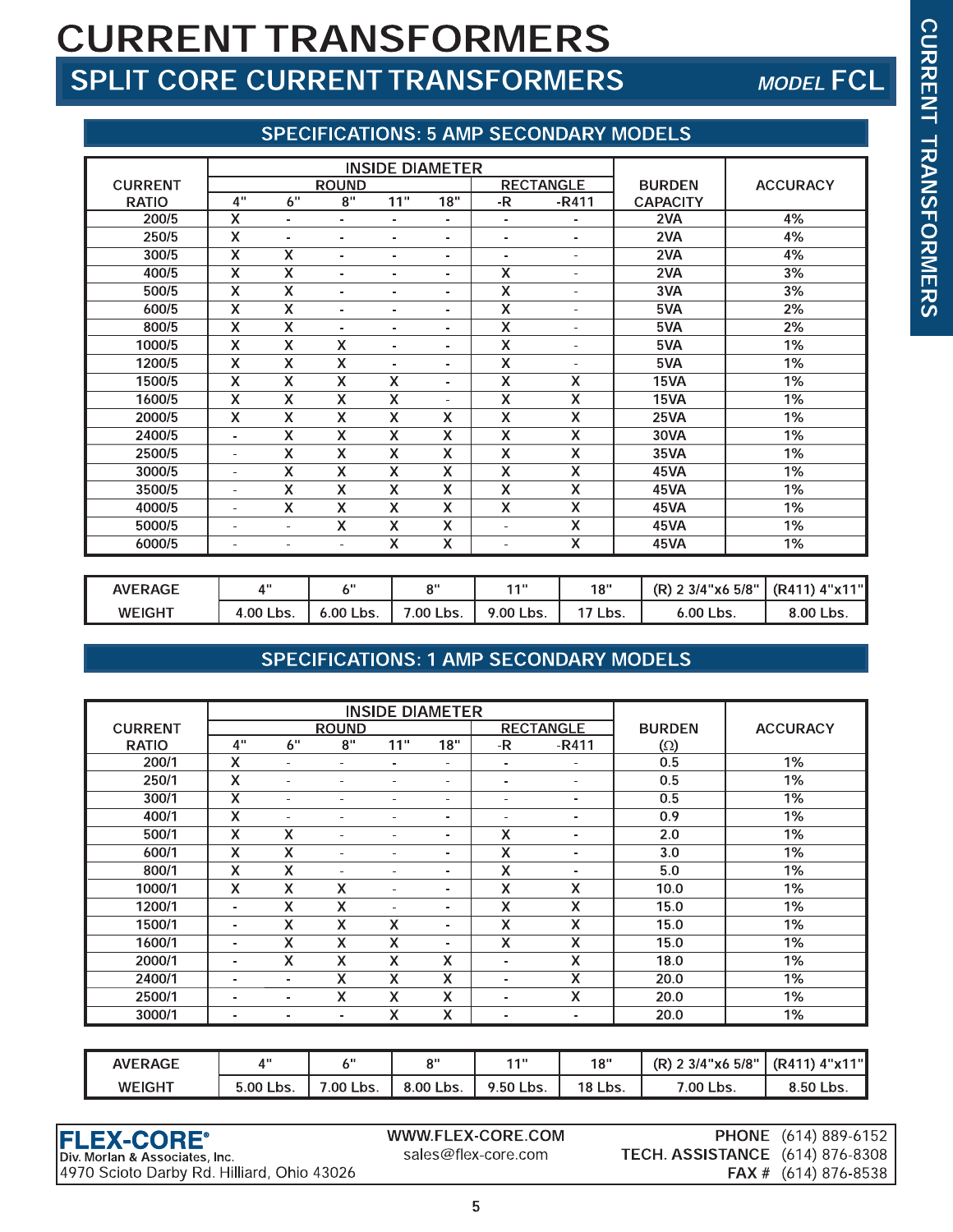# CURRENT TRANSFORMERS SPLIT CORE SPLIT CORE CURRENT TRANSFORMERS MODEL FCL

### SPECIFICATIONS: 1.0 VOLT SECONDARY MODELS

| <b>TRANSFORMERS</b> | <b>CURRENT TRANSFORMERS</b>            |                                                                              |                           |                           |                           |                         |                         |                           |                                                  |  |  |
|---------------------|----------------------------------------|------------------------------------------------------------------------------|---------------------------|---------------------------|---------------------------|-------------------------|-------------------------|---------------------------|--------------------------------------------------|--|--|
|                     | <b>SPLIT CORE CURRENT TRANSFORMERS</b> |                                                                              |                           |                           |                           |                         |                         |                           | <b>MODEL FC</b>                                  |  |  |
|                     |                                        |                                                                              |                           |                           |                           |                         |                         |                           |                                                  |  |  |
|                     |                                        |                                                                              |                           |                           |                           |                         |                         |                           | <b>SPECIFICATIONS: 1.0 VOLT SECONDARY MODELS</b> |  |  |
|                     |                                        |                                                                              |                           |                           |                           |                         |                         |                           |                                                  |  |  |
|                     |                                        | <b>INSIDE DIAMETER</b><br><b>ROUND</b><br><b>RECTANGLE</b><br><b>CURRENT</b> |                           |                           |                           |                         |                         |                           | <b>ACCURACY</b>                                  |  |  |
|                     | <b>RATIO</b>                           | 4"                                                                           | 6"                        | 8"                        | 11"                       | 18"                     | $-R$                    | $-R411$                   |                                                  |  |  |
|                     | 200/1Vac                               | $\overline{\mathsf{x}}$                                                      | $\sim$                    | $\blacksquare$            | $\sim$                    | $\sim$                  | $\sim$                  | $\sim$                    | $1\%$                                            |  |  |
|                     | 250/1Vac                               | $\mathsf{X}$                                                                 | ×.                        | ÷.                        | $\sim$                    | $\sim$                  | $\sim$                  | $\sim$                    | $1\%$                                            |  |  |
|                     | 300/1Vac                               | $\overline{\mathsf{x}}$                                                      | $\sim$                    | $\sim$                    | $\sim$                    | $\blacksquare$          | $\sim$                  | $\sim$                    | 1%                                               |  |  |
|                     | 400/1Vac                               | $\overline{\mathsf{x}}$                                                      | $\sim$                    | $\blacksquare$            | $\sim$                    | $\sim$                  | $\sim$                  | $\blacksquare$            | 1%                                               |  |  |
|                     | 500/1Vac                               | $\overline{\mathsf{x}}$                                                      | $\boldsymbol{\mathsf{X}}$ | $\sim$                    | ÷.                        | $\blacksquare$          | X                       | $\blacksquare$            | $\overline{1\%}$                                 |  |  |
|                     | 600/1Vac                               | $\overline{\mathsf{x}}$                                                      | $\overline{\mathsf{x}}$   | $\sim$                    | $\sim$                    | $\blacksquare$          | $\overline{\mathsf{x}}$ | $\blacksquare$            | 1%                                               |  |  |
|                     | 800/1Vac                               | X                                                                            | $\boldsymbol{\mathsf{X}}$ | $\sim$                    | $\sim$                    | $\blacksquare$          | X                       | $\sim$                    | 1%                                               |  |  |
|                     | 1000/1Vac                              | X                                                                            | $\boldsymbol{\mathsf{X}}$ | X                         | $\sim$                    | $\blacksquare$          | X                       | X                         | 1%                                               |  |  |
|                     | 1200/1Vac                              | $\sim$                                                                       | $\overline{\mathsf{x}}$   | X                         | $\overline{\phantom{a}}$  | $\blacksquare$          | $\overline{\mathsf{x}}$ | $\overline{\mathsf{x}}$   | $1\%$                                            |  |  |
|                     | 1500/1Vac                              | $\blacksquare$                                                               | $\overline{\mathsf{x}}$   | X                         | $\boldsymbol{\mathsf{X}}$ | $\blacksquare$          | $\overline{\mathsf{x}}$ | $\overline{\mathsf{x}}$   | 1%                                               |  |  |
|                     | 1600/1Vac                              | $\overline{a}$                                                               | $\boldsymbol{\mathsf{X}}$ | X                         | $\mathsf{X}$              | $\sim$                  | $\overline{\mathsf{x}}$ | $\overline{\mathsf{x}}$   | $1\%$                                            |  |  |
|                     | 2000/1Vac                              | $\blacksquare$                                                               | $\mathsf{x}$              | $\boldsymbol{\mathsf{X}}$ | $\mathsf{X}$              | $\mathsf{X}$            | $\sim$                  | $\boldsymbol{\mathsf{X}}$ | 1%                                               |  |  |
|                     | 2400/1Vac                              | $\blacksquare$                                                               | $\sim$                    | $\blacksquare$            | $\mathsf{X}$              | $\overline{X}$          | $\sim$                  | X.                        | $\overline{1\%}$                                 |  |  |
|                     | 2500/1Vac                              | $\blacksquare$                                                               | $\blacksquare$            | $\blacksquare$            | $\boldsymbol{\mathsf{X}}$ | $\mathsf X$             | $\sim$                  | X                         | 1%                                               |  |  |
|                     | 3000/1Vac                              | $\overline{a}$                                                               |                           |                           | $\overline{\mathbf{x}}$   | $\overline{\mathsf{x}}$ | ÷.                      | ×                         | 1%                                               |  |  |
|                     |                                        |                                                                              |                           |                           |                           |                         |                         |                           |                                                  |  |  |

| AVERAGE       | $\overline{A}$ ii | $\epsilon$ 11 | 0"        | 448       | 18"     | $(R)$ 2 3/4"x6 5/8" | (R411) 4"x11" <b> </b> |
|---------------|-------------------|---------------|-----------|-----------|---------|---------------------|------------------------|
| <b>WEIGHT</b> | 5.00 Lbs.         | 7.00 Lbs.     | 8.00 Lbs. | 9.00 Lbs. | 18 Lbs. | 7.00 Lbs.           | 8.50 Lbs.              |

### SPECIFICATIONS: 0.333 VOLT SECONDARY MODELS

|                |                           |                           |                          | <b>INSIDE DIAMETER</b>  |                           |                           |                           |                 |
|----------------|---------------------------|---------------------------|--------------------------|-------------------------|---------------------------|---------------------------|---------------------------|-----------------|
| <b>CURRENT</b> |                           |                           | <b>ROUND</b>             |                         |                           |                           | <b>RECTANGLE</b>          | <b>ACCURACY</b> |
| <b>RATIO</b>   | 4"                        | 6"                        | 8"                       | 11"                     | 18"                       | -R                        | $-R411$                   |                 |
| 200/0.333Vac   | X                         |                           | $\blacksquare$           | $\blacksquare$          | $\blacksquare$            | $\overline{\phantom{a}}$  | ٠                         | 1%              |
| 250/0.333Vac   | X                         | ۰                         | -                        | $\blacksquare$          | $\overline{\phantom{a}}$  | ۰                         | ٠                         | 1%              |
| 300/0.333Vac   | $\overline{\textsf{x}}$   | $\overline{\phantom{0}}$  | $\overline{\phantom{0}}$ | $\blacksquare$          | ٠                         | ۰                         | ۰.                        | $1\%$           |
| 400/0.333Vac   | $\overline{\mathsf{x}}$   | $\blacksquare$            | $\overline{\phantom{0}}$ | $\blacksquare$          | $\blacksquare$            | ٠                         | ×.                        | $1\%$           |
| 500/0.333Vac   | $\boldsymbol{\mathsf{X}}$ | X                         | $\blacksquare$           | $\blacksquare$          | $\blacksquare$            | X                         | ٠                         | $1\%$           |
| 600/0.333Vac   | $\overline{\mathsf{x}}$   | $\overline{\mathsf{x}}$   | -                        | $\blacksquare$          | $\blacksquare$            | $\overline{\mathsf{x}}$   | ٠                         | $1\%$           |
| 800/0.333Vac   | X                         | X                         | $\blacksquare$           | $\blacksquare$          | $\blacksquare$            | $\overline{\mathsf{x}}$   | ٠                         | 1%              |
| 1000/0.333Vac  | X                         | X                         | X                        | $\blacksquare$          | $\blacksquare$            | X                         | $\boldsymbol{\mathsf{X}}$ | 1%              |
| 1200/0.333Vac  | X                         | $\boldsymbol{\mathsf{X}}$ | X                        | ٠                       | $\blacksquare$            | X                         | $\boldsymbol{\mathsf{X}}$ | 1%              |
| 1500/0.333Vac  | X                         | X                         | X                        | X                       | ٠                         | X                         | X                         | $1\%$           |
| 1600/0.333Vac  | X                         | X                         | X                        | X                       | X                         | X                         | X                         | $1\%$           |
| 2000/0.333Vac  | $\blacksquare$            | X                         | X                        | X                       | $\boldsymbol{\mathsf{X}}$ | $\boldsymbol{\mathsf{X}}$ | $\boldsymbol{\mathsf{X}}$ | 1%              |
| 2400/0.333Vac  | $\blacksquare$            | X                         | $\overline{\mathsf{x}}$  | X                       | $\overline{\mathsf{x}}$   | $\overline{\mathsf{x}}$   | $\overline{\mathsf{x}}$   | $1\%$           |
| 2500/0.333Vac  | $\blacksquare$            | X                         | X                        | X                       | X                         | X                         | X                         | 1%              |
| 3000/0.333Vac  | $\blacksquare$            | X                         | X                        | $\overline{\mathsf{x}}$ | $\boldsymbol{\mathsf{X}}$ | X                         | X                         | 1%              |
| 3500/0.333Vac  | $\blacksquare$            | X                         | X                        | X                       | X                         | X                         | X                         | 1%              |
| 4000/0.333Vac  | $\blacksquare$            | X                         | X                        | X                       | X                         | X                         | X                         | 1%              |
| 5000/0.333Vac  | $\blacksquare$            | $\overline{\phantom{a}}$  | X                        | X                       | $\boldsymbol{\mathsf{X}}$ | $\overline{\phantom{a}}$  | $\boldsymbol{\mathsf{x}}$ | 1%              |
| 6000/0.333Vac  | $\blacksquare$            | $\blacksquare$            | X                        | X                       | $\boldsymbol{\mathsf{X}}$ | $\blacksquare$            | X                         | $1\%$           |

|  | 6000/0.333Vac                              |           | X.        | x<br>x    |                     | x       | 1%                              |                        |  |  |
|--|--------------------------------------------|-----------|-----------|-----------|---------------------|---------|---------------------------------|------------------------|--|--|
|  |                                            |           |           |           |                     |         |                                 |                        |  |  |
|  | <b>AVERAGE</b>                             | 4"        | 6"        | 8"        | 11"                 | 18"     | (R) 2 3/4"x6 5/8"               | (R411) 4"x11"          |  |  |
|  | <b>WEIGHT</b>                              | 4.00 Lbs. | 6.00 Lbs. | 7.00 Lbs. | 9.00 Lbs.           | 17 Lbs. | 6.00 Lbs.                       | 8.00 Lbs.              |  |  |
|  |                                            |           |           |           |                     |         |                                 |                        |  |  |
|  | <b>FLEX-CORE®</b>                          |           |           |           | WWW.FLEX-CORE.COM   |         | <b>PHONE</b>                    | $(614)$ 889-6152       |  |  |
|  | Div. Morlan & Associates, Inc.             |           |           |           | sales@flex-core.com |         | TECH. ASSISTANCE (614) 876-8308 |                        |  |  |
|  | 4970 Scioto Darby Rd. Hilliard, Ohio 43026 |           |           |           |                     |         |                                 | FAX # $(614)$ 876-8538 |  |  |
|  |                                            |           |           |           |                     |         |                                 |                        |  |  |
|  |                                            |           |           | 6         |                     |         |                                 |                        |  |  |
|  |                                            |           |           |           |                     |         |                                 |                        |  |  |